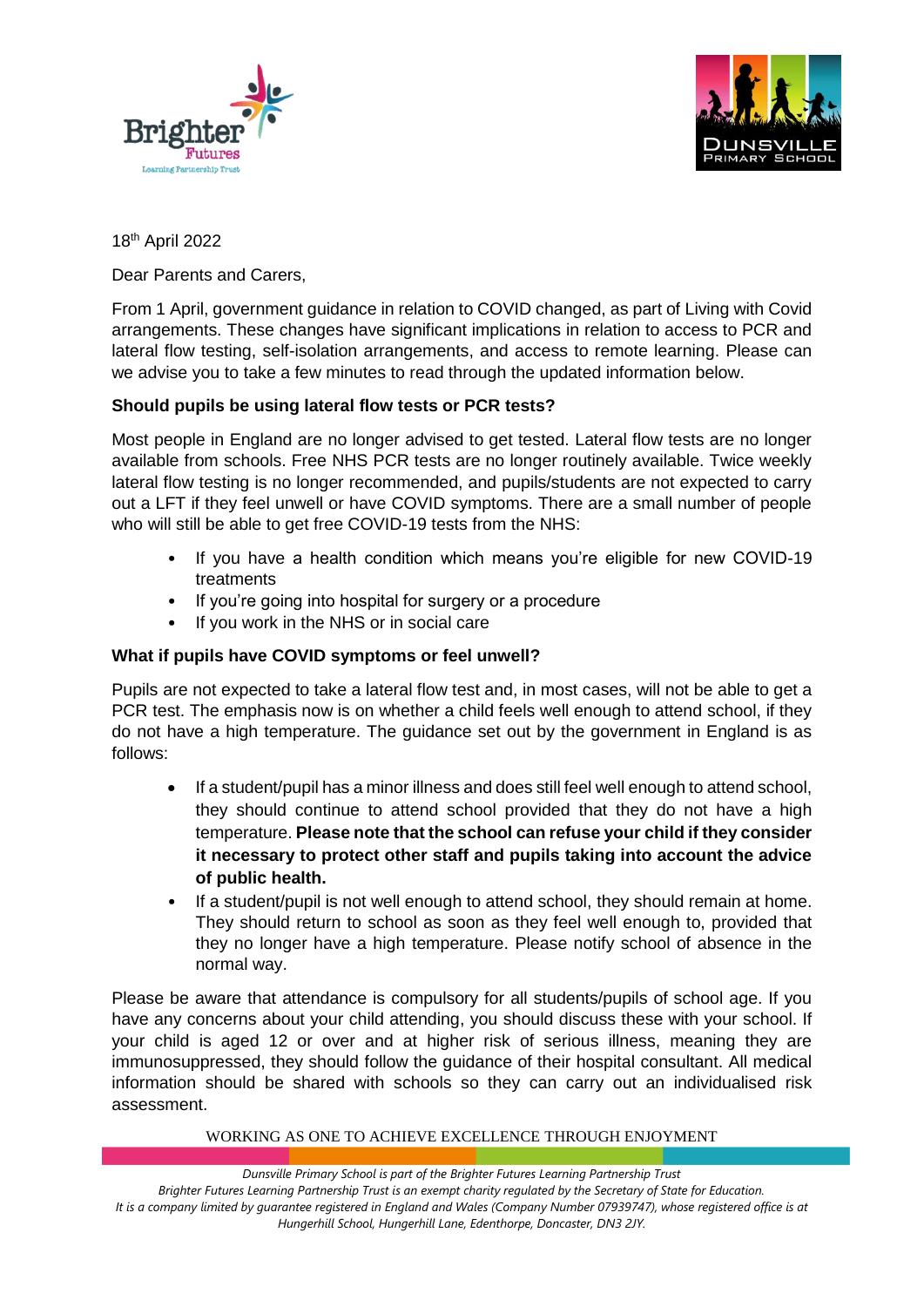## **What if a student/pupil has a positive COVID test**?

Most people in England are no longer advised to get tested so there should be very few situations in which this occurs. However, the government have advised the following:

- If a student/pupil is under 18 years old and tests positive for COVID-19 they should stay at home and avoid contact with other people for 3 days from the start of their symptoms. After this they should return to school if they are well enough to attend and **no longer have a high temperature**.
- Students/pupils should no longer carry out lateral flow tests to release from selfisolation.
- If a student is over 18 years old and tests positive for COVID-19 they should stay at home and avoid contact with other people for 5 days from the start of their symptoms. After this they should return to school if they are well enough to attend and no longer have a high temperature. Students should no longer carry out lateral flow tests to release from self-isolation. **Students will be asked to provide evidence of a positive lateral flow test by recording it on the NHS site and sending a screenshot to their progress tutor, as previously.** Positive tests should be extremely rare as students are no longer advised to get tested and there is no expectation to do so even if they have symptoms or feel unwell.

## **Please be aware the emphasis is no longer on testing, but on whether a student/pupil feels well enough to attend school, provided that they do not have a high temperature.**

### **Can students/pupils with COVID access remote learning?**

If a student/pupil is too unwell to attend school, they should not be accessing remote learning in the interests of their health and wellbeing. If a student/pupil is too unwell to attend school, they should focus on rest and recovery and talk to their teachers about missed work when they are well enough to return to school. If there are regular absences and concerns about the amount of missed work, the school will invite you in to discuss these. Your child may need to attend additional classes after school, in some settings, if your child has missed too much work and is falling behind.

If a student/pupil has tested positive and we have seen evidence, but feels well enough to access remote learning, your school may **provide work which can be accessed remotely. This will be agreed with the school. However, this should** be extremely rare as students/pupils are no longer advised to get tested.

If a student/pupil has only mild illness and feels well enough to attend school they should do so provided that they do not have a high temperature, and they do not need to carry out a COVID test.

Any access to remote learning is unlikely to be provided beyond the short term and will be kept under review, due to the significant reduction in self-isolation periods from the original 10 days and the new arrangements in place.

#### WORKING AS ONE TO ACHIEVE EXCELLENCE THROUGH ENJOYMENT

*Dunsville Primary School is part of the Brighter Futures Learning Partnership Trust Brighter Futures Learning Partnership Trust is an exempt charity regulated by the Secretary of State for Education. It is a company limited by guarantee registered in England and Wales (Company Number 07939747), whose registered office is at Hungerhill School, Hungerhill Lane, Edenthorpe, Doncaster, DN3 2JY.*